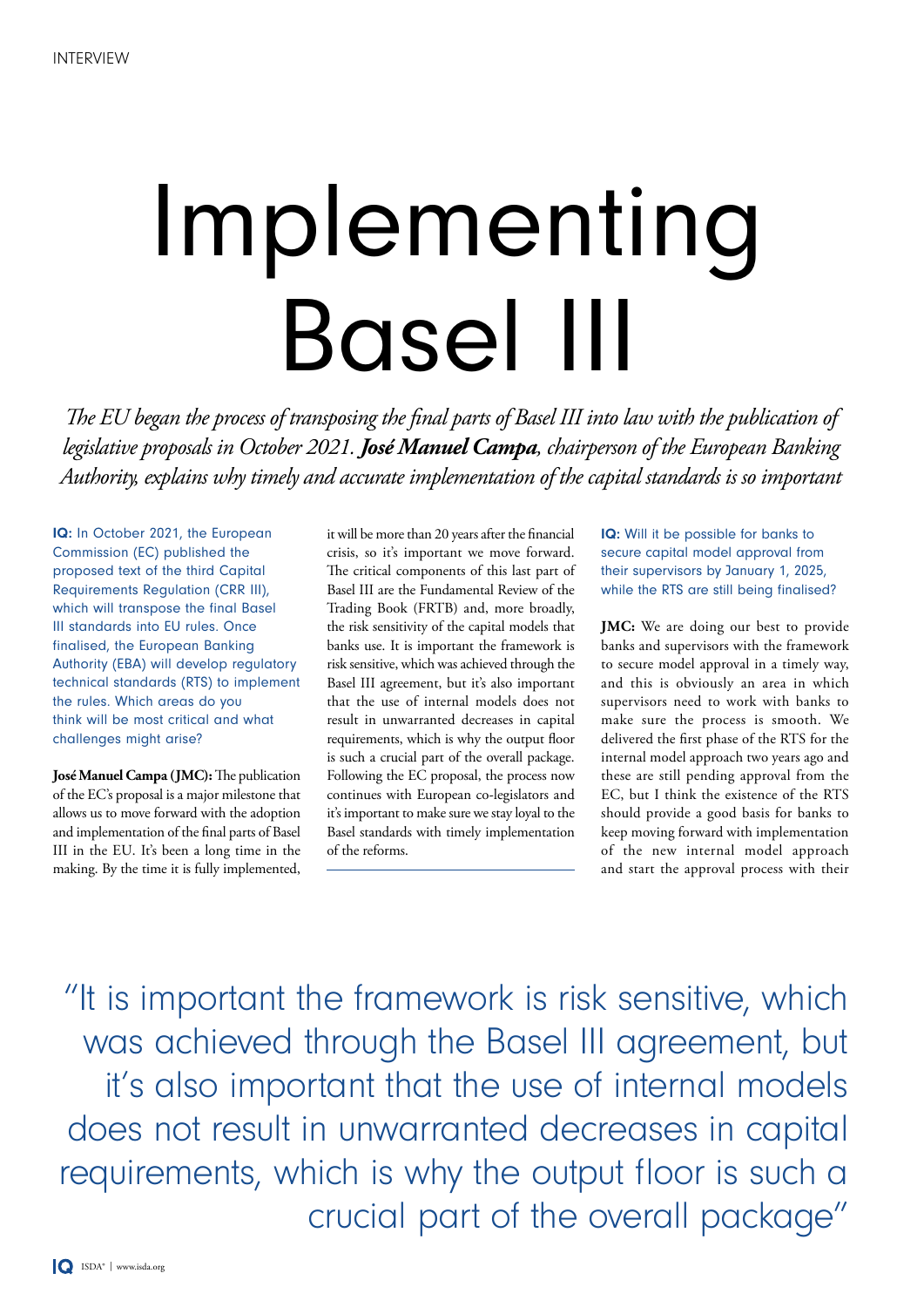

supervisors. Banks must approach their supervisors well in advance because it takes time for them to grant approval – they need to provide a comprehensive overview of the model, a good indication of where they're going and time for supervisors to properly assess them.

IQ: The EC has proposed that the standards should apply from January 1, 2025, two years later than the Basel Committee on Banking Supervision timeline. Do you think other jurisdictions should adopt the same timeline for Basel III implementation to ensure global consistency?

**JMC:** We have always argued for timely and faithful implementation of Basel III, so the fact this is delayed is not positive, but I think it's more important that there is clarity and certainty on the process going forward. That's why I welcome the proposal that was put forward in October. The EU has a democratic decision-making process and it takes time – it would have been better to have implemented sooner rather than later, but it's also very important that there is consistent implementation globally. The EU has been the first to put forward a proposal, but the UK and the US have a faster rule-making process.

IQ: In a speech at ISDA's Annual General Meeting last year, you said it is important to ensure the EU implements Basel III in full and without material deviation from global standards. The EC's proposal for CRR III deviates from Basel III in some areas, including credit valuation adjustment (CVA) and the standardised approach to counterparty credit risk calculation in the output floor. What is your view on these deviations?

**JMC:** I would say there are two basic principles that should guide this process: the first is to remain faithful to the Basel standards; and the second is that any deviations should be justified by risk-sensitivity issues. In specific areas where there are deviations, the EC has made adjustments to square the difficult equilibrium between having a reform that is loyal to Basel III while, at the same time, not creating a significant increase in overall capital requirements.

The crucial point is that these exemptions or deviations in the proposal must remain temporary, and there should be no opportunity in the process of finalising the legislation to make them permanent. This applies to some of the exemptions and prohibitions in the calculation of the output floor. The EC did not want to open the debate on the CVA exemption again, but we do need clarity on the way the exemption is being applied because we have observed that it may not have been applied consistently across all banks in the EU. We very much welcome the proposed disclosure requirements, which will provide transparency to investors on how the exemption is being used by banks, creating a more level playing field.

## IQ: Is there a danger that too many deviations, even if they're linked to risk sensitivity issues, might lead to a very unlevel playing field?

**JMC:** Absolutely, and that's why it was so important for us that Basel III preserved the risk sensitivity of the models. Basel III makes the standardised models more risk sensitive, and it therefore makes the rationale for keeping those exemptions less valid. But, as a result, it made the quantitative impact of those exemptions less significant because the standardised approach has become more risk sensitive. I hope  $\rightarrow$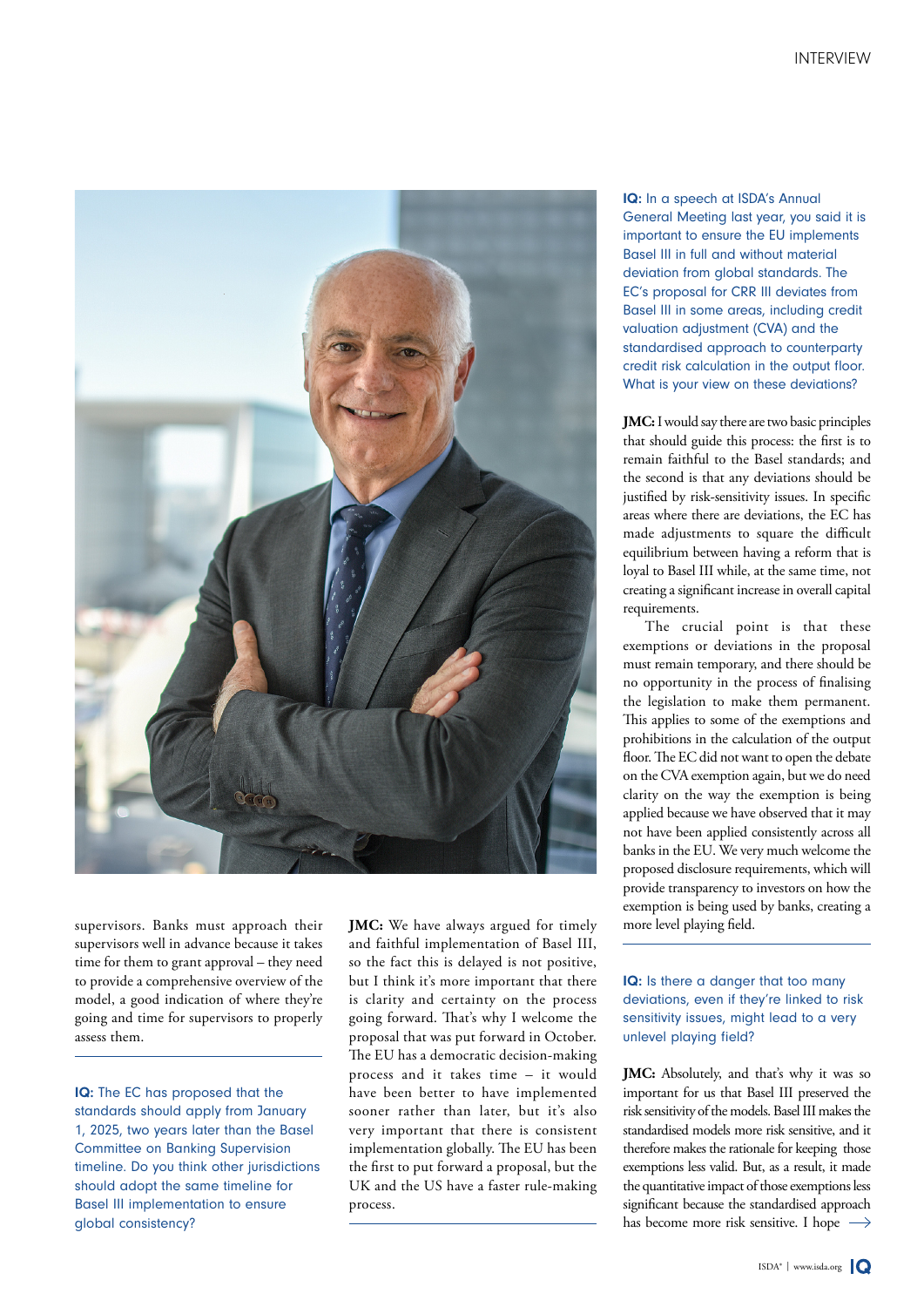$\rightarrow$  this will result in a robust, well-calibrated framework that is flexible enough to adapt to the idiosyncrasies of any particular market or jurisdiction, although some local adjustments may be warranted in specific cases.

IQ: Basel III introduces an output floor, which sets a lower limit on capital requirements when banks use internal models. The EC has proposed a 'single stack' approach that would apply the output floor at the consolidated group level. However, some member states have suggested the output floor should apply at the level of individual legal entities. What do you think is the best way forward?

**JMC:** I think the EC deserves a lot of credit for maintaining the single-stack approach, because some of the proposals for a parallel stack approach were not consistent with the letter and philosophy of Basel III. This would have impaired the credibility of Europe's commitment to faithful implementation of Basel III. The fact the EC chose to apply the output floor to groups at the consolidated level is fully consistent with Basel, so this is a good step forward that will help to foster the single market and the banking union.

IQ: The EBA has been a strong proponent of benchmarking as a means of increasing standardisation and reducing variability of capital requirements across banks. Given all the changes to the capital framework that will now be implemented and the increased role of standardised approaches, how important will benchmarking be in the future?

**JMC:** Benchmarking is really a critical tool in understanding and reducing unwarranted variability in capital requirements among banks. I think benchmarking will continue to play an important role, particularly in the transition phase as the FRTB standardised approach is implemented. Benchmarking is also a good way to give supervisors early signals of possible outliers, so it will allow banks to

"In specific areas where there are deviations, the EC has made adjustments to square the difficult equilibrium between having a reform that is loyal to Basel III while, at the same time, not creating a significant increase in overall capital requirements"

> have better backtesting and to benchmark themselves relative to other players in the market. For us, benchmarking is one of several important tools that are needed as part of disclosure and transparency requirements. The goal here is not to make all banks identical, but to avoid excessive variability. When you have a lot of variability, you need to identify and understand why this is happening and this is where benchmarking becomes so important.

> IQ: Under the CRR III proposal, the EBA has to decide whether environmental, social and governance (ESG) risk

should be incorporated into bank pillarone requirements by 2023, two years earlier than the original 2025 deadline. How will the EBA go about this, and does the earlier deadline create any challenges?

> **JMC:** The new deadline clearly puts additional pressure on us to deliver on time. We're currently working on a discussion paper so we can get feedback from stakeholders, and we will publish the final report by 2023. The key focus is to be clear on how best to ensure there's a robust risk-based and evidence-based approach to any kind of prudential recommendations that may affect capital requirements. The focus at this stage will be on environmental risk rather than social risk, which will come later. We put a lot of emphasis on disclosure, risk governance and risk measurement. It could be that environmental risks are already embedded in banks' risk measurement, but they may not be properly captured in some cases, so this is what we need to identify.

IQ: There has been discussion of a green supporting factor in the regulatory capital framework, which would grant capital relief to

incentivise banks to finance projects that support the green transition. In your view, should ESG be incorporated into the prudential capital framework, or is it already sufficiently captured as part of banks' internal capital adequacy assessment processes?

**JMC:** I think it's absolutely right that ESG should be incorporated into the assessment of prudential capital requirements because it's a salient risk and has characteristics that are likely to be different from the traditional risk factors that have been measured. Banks need to properly measure, account and